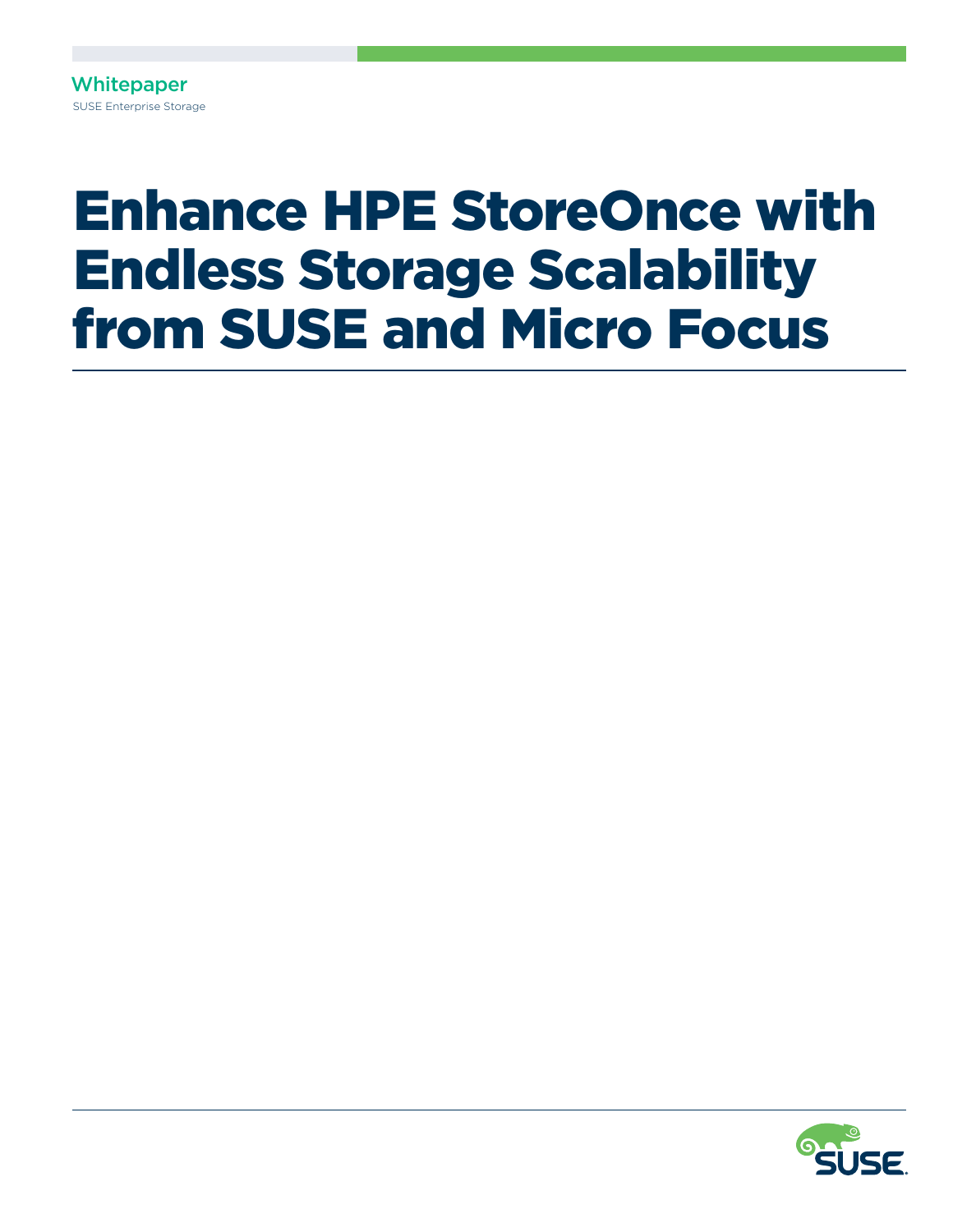## Add Capacity and Confidence As Your Business Grows

It's becoming clear to businesses across industries and continents that data volumes are only getting bigger. Traditional storage solutions just weren't built to handle today's volume, nor can they efficiently store data of different sources and types—from unstructured files to block and object stores. And yet, solutions such as HPE StoreOnce are vital parts of storage environments.

A multitiered storage architecture with a second tier of software-defined storage (SDS) is the answer. SDS is a solution that delivers a full suite of persistent storage services via software running on an industry-standard hardware platform. By combining SDS from SUSE and backup and disaster recovery capabilities from Micro Focus with HPE StoreOnce, you get the benefit of maintaining operations while gaining flexibility to handle growing data volumes.

Together, Micro Focus Data Protector and SUSE® Enterprise Storage form an SDS and backup solution makes it easy to add a second tier of unlimited, cost-effective storage to complement and support StoreOnce environments. You can deduplicate your data using HPE StoreOnce and take advantage of the Data Protector's integration with HPE Cloud Bank to smoothly move data to the Ceph-powered SDS of SUSE Enterprise Storage.

Together, SUSE Enterprise Storage and Micro Focus Data Protector can easily integrate with, complement and support HPE StoreOnce environments to provide a second tier of unlimited, compliance-ready storage.

It's not just about adding capacity, either. Whether you need to store additional copies of that data for compliance purposes or you want to move copies of the data offsite, Data Protector's advanced backup and disaster recovery features enable you to move copies of valuable data to SUSE Enterprise Storage clusters.

#### **Partnered for Your Success**

Together, SUSE and Micro Focus offer an enterprise-ready version of the open source, software-defined-storage solution Ceph that can unify file, block and object storage in one solution..



The two companies have worked together for years to deliver advanced software solutions that empower enterprises to undergo the digital transformation that keeps them competitive. Our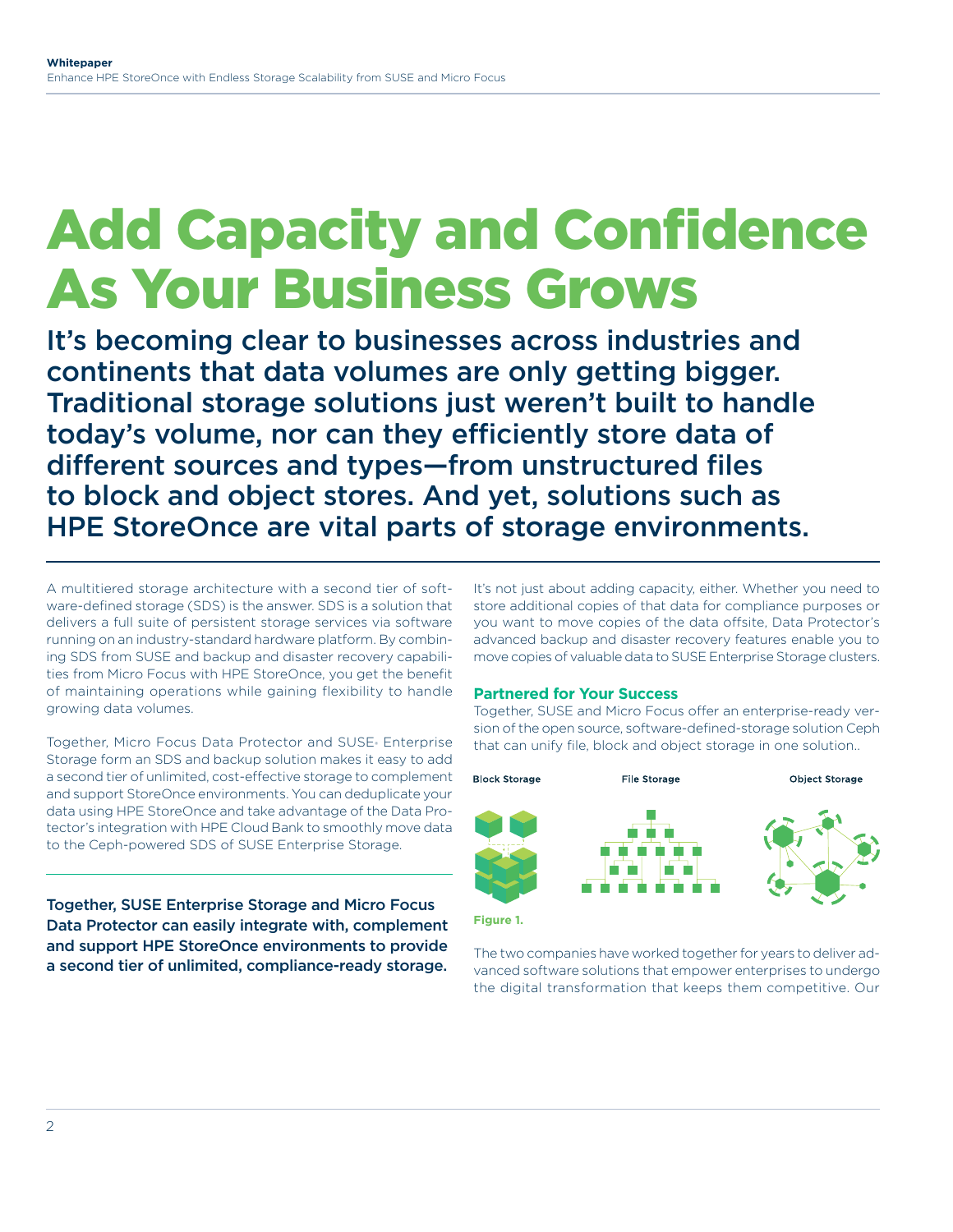integrated solutions help to improve the security of your data, enable you to work more efficiently and promote innovation.

Both Micro Focus and SUSE have close, long-lasting relationships with HPE as well. Micro Focus is now the home of HPE's enterprise software division, and HPE and SUSE have 25 years of joint engineering and innovation. SUSE is HPE's preferred partner for Linux, OpenStack and Cloud Foundry solutions.

One of the main benefits of choosing SUSE Enterprise Storage and Micro Focus Data Protector to complement your HPE Store-Once environment is that the components are designed specifically to integrate with each other and are certified to work together. This means you avoid problems such as the need for administrators to write custom scripts that automate backup and recovery tasks, or the need to use a variety of backup applications that each only work well with one type of storage device.

With SUSE Enterprise Storage and Micro Focus Data Protector, you can build a second tier of storage that is infinitely scalable, compliance ready, cost-effective and easy to manage and implement.

#### **Infinitely Scalable**

There are no limits to how far SUSE Enterprise Storage and Micro Focus Data Protector can scale. Simply add hardware and the Ceph-based cluster rebalances, enabling you to grow along with your data.

Using SUSE Enterprise Storage, a single system administrator can manage up to 4 PB of data, six times more than an administrator in an equivalent block-storage environment. The system can scale horizontally even further, with increased performance results.

SUSE Enterprise Storage enables you to take advantage of the cost-efficiencies and reliability of industry-standard hardware to provide unlimited storage for your organization. Data protector enables you to use that storage to easily supplement HPE StoreOnce.

#### **Compliance-Ready**

Together, SUSE Enterprise Storage and Micro Focus Data Protector can help you back up data or store additional copies in different locations to meet various compliance requirements.

Data Protector offers automated retention and replication management across different backup media, storage tiers and

locations for compliance and efficient long-term data retention. Because both HPE StoreOnce systems and Data Protector use the same deduplication API, data can be shared between deduplication stores created on StoreOnce appliances and those created on SUSE Enterprise Storage. This enables remote sites to keep a local copy of the backup while also sending a copy to central or disaster recovery sites. A local copy of the deduplicated backup data enables a faster restore of files.

#### **Cost-Effective**

Data Protector commonly requires a smaller footprint than competitors, making it more cost-effective. When you combine that with the unique per-node pricing from SUSE and the ability to use commodity hardware, you have an overall solution that is an extremely cost-effective way to handle lots of storage.

SUSE's per-node pricing means you can scale your storage without per-gigabyte software pricing weighing you down. In fact, in a [five-year total cost of ownership study,](https://www.suse.com/media/case-study/5_year_tco_case_study.pdf) IT Brand Pulse found that SUSE Enterprise Storage outperformed every one of the competitors.

SUSE Enterprise Storage enables you to deploy a unified block, object and file storage environment to reduce the capital and operational costs of storage infrastructure. And a feature called, erasure coding, which lets you determine how many device failures your cluster can tolerate before you consider the data compromised, helps to increase disk space efficiency. BlueStore can also help to reduce data storage overhead by enabling data compression.

#### **Easy to Implement and Manage**

Because of a shared history, Data Protector works seamlessly with HPE StoreOnce hardware and HPE Cloud Bank. This integration makes the solution easy to set up in StoreOnce environments.

Plus, Data Protector's ability to predictively track service-level agreements (SLAs) makes it easier for IT teams to manage and ensure adherence to SLAs.

SUSE Enterprise Storage is also easy to set up, due to the DeepSea installation and cluster setup tool and the openATTIC user interface.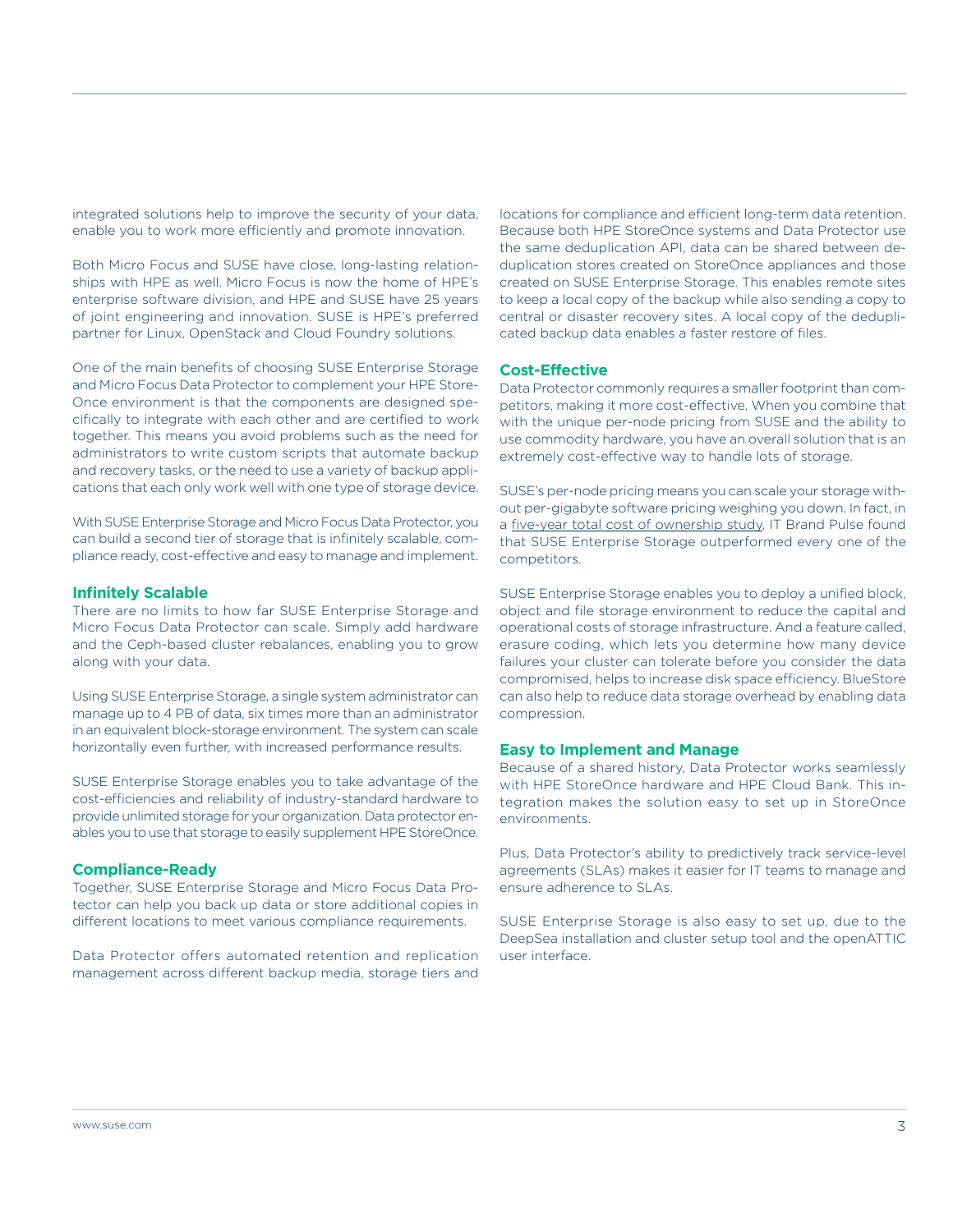#### **Solution Components**

#### **SUSE Enterprise Storage**

SUSE Enterprise Storage combines the versatility and flexibility of Ceph with enterprise-grade certification and technical support. Setup is quick, usually requiring less than two hours of configuration time once the hardware is unpacked and ready.

The solution is designed as a distributed storage cluster to provide unlimited scalability—from tens of terabytes to petabytes (see sidebar for more information). You can easily add industrystandard hardware and extend SUSE Enterprise Storage at the rate your organization needs.

SUSE Enterprise Storage can help make your storage solution affordable and easy to manage by reducing the need for IT staff. It is self-managing and self-healing, meaning it can automatically rebalance data without manual intervention.

#### **Micro Focus Data Protector**

Data Protector is a single solution to administer backup, restore and disaster recovery processes across hybrid IT environments. The enterprise-grade solution is built on an adaptive architecture that combines security and analytics to help you meet your continuity needs reliably and cost-effectively.

It offers compression, storage management and predictive analytics to help you better use your infrastructure. In addition, Micro Focus Data Protector's integration with HPE StoreOnce Catalyst enables federated deduplication, reducing network bandwidth consumption. After the data is deduplicated, it is seamlessly moved across the backup stack without rehydration.

SUSE Enterprise Storage is priced by node rather than by capacity, so you can scale your storage without per-gigabyte software pricing weighing you down.

Hardware-assisted snapshots help to offload the backup process from production servers to HPE 3PAR storage arrays. The solution enhances security by encrypting data at rest and during transfer. And advanced monitoring and analytics help you track and meet strict SLAs in mission-critical environments.

#### **Support for Your StoreOnce Environment—and More**

You can use SUSE Enterprise Storage and Micro Focus Data Protector in a multitier environment to solve many of today's hardest storage challenges. Here's a look at several common workloads supported by the solution.

#### **Additional Storage for HPE StoreOnce**

Data Protector can help to seamlessly pass data onto a second tier on a SUSE Enterprise Storage cluster, thus avoiding the need to replace the appliance.

#### **Second Copy of HPE StoreOnce Data**

Regulations and internal policies often require organizations to store multiple copies of company data. SUSE Enterprise Storage is a cost-effective way to store an additional copy of the data on your HPE StoreOnce appliance.

#### **Disaster Recovery or Disk-Based Backup**

For disaster recovery purposes, most organizations have short and aggressive recovery time objectives (RTOs). There's little chance that tape backup can meet such an RTO. That means organizations have had to invest in more expensive disaster recovery options. This often leads to duplication of effort, with a tape backup for most data and a disaster recovery backup for mission-critical data.

The affordability of SUSE Enterprise Storage, however, gives you the option to store more data on-premises. And because a diskto-disk backup solution is always on and offers rapid recovery of data, you no longer need another system. You can back up everything your organization needs while offering your end users a better RTO.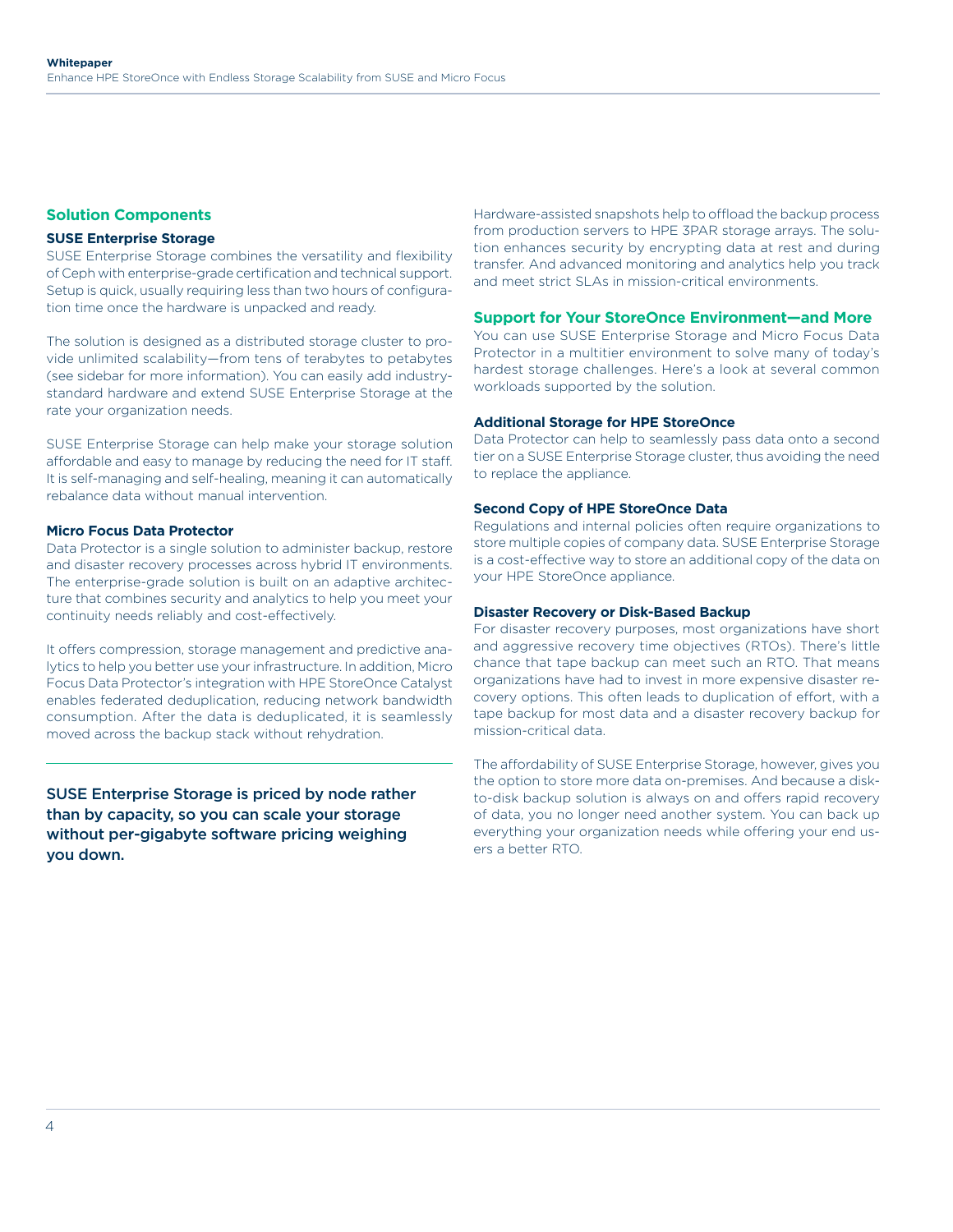#### **SUSE Enterprise Storage Clusters**

A SUSE Enterprise Storage cluster is made up of four types of nodes. The minimum SUSE Enterprise Storage cluster consists of at least one administration server (physical or virtual), four object storage device (OSD) nodes, three monitor nodes and one or more gateway nodes.



**Figure 2.** *A logical diagram of the various kinds of SUSE Enterprise Storage nodes and the ways they interact with the rest of your environment.*

Object storage device nodes are the workhorses of the cluster and do the actual data storage. SUSE recommends a minimum of four OSD nodes for each SUSE Enterprise Storage cluster.

Monitor nodes maintain information about cluster health, a map of other monitoring nodes and an overall map of the cluster. Monitor nodes also keep a history of changes performed to the cluster. SUSE recommends a minimum of three monitor nodes.

Gateway nodes translate between your backup server and the SUSE Enterprise Storage cluster. If you have two different backup servers or archive applications (one using object storage and one using block storage), you will need two gateway nodes.

- *For object storage (such as S3 and Swift), use a Ceph RADOS Gateway.*
- For block storage, SUSE uses iSCSI gateways that enable block and multipathing storage to heterogeneous clients such as *Windows and VMware vSphere.*
- *For file storage, use either Ceph File System (Ceph FS) or NFS-Ganesha.*

Admin nodes enable you to make changes to your Ceph cluster. They have the smallest requirements of any of the nodes and can be run as a virtual machine or on repurposed existing hardware, if desired.

You can deploy [SUSE Enterprise Storage](https://www.suse.com/documentation/suse-enterprise-storage-5/book_storage_deployment/data/ses_deployment.html) using DeepSea and Salt. Guidelines are available in the SUSE Enterprise Storage [documentation](https://www.suse.com/documentation/suse-enterprise-storage-5/book_storage_deployment/data/ses_deployment.html).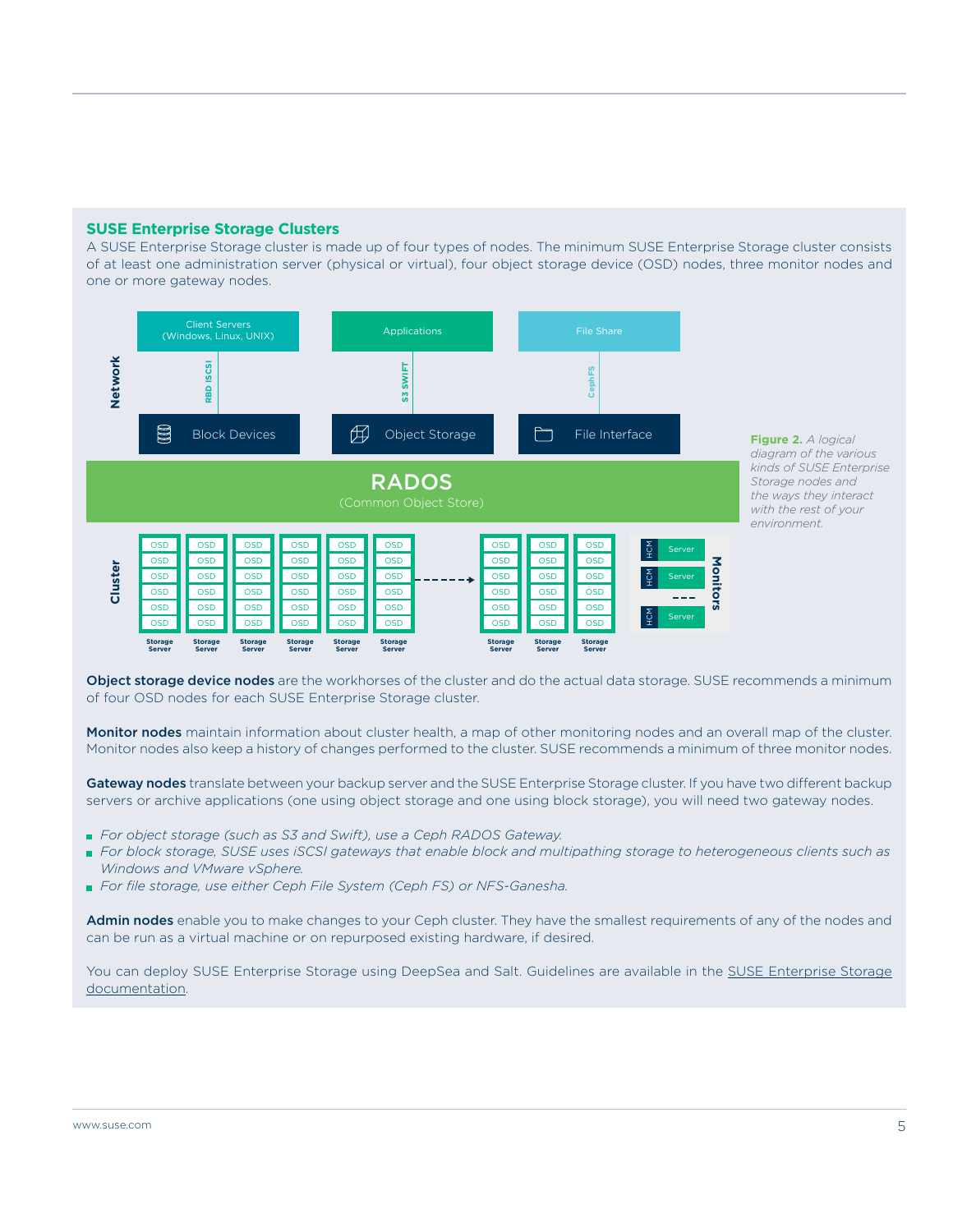

Application Servers

**Figure 3.** *SUSE storage solution for disk-based backup*

### **Stay Competitive and Meet Today's**

### **Data Storage Needs**

Your HPE StoreOnce appliance can continue to be a key component in your storage solution, but today's data growth means it can't work alone. By adding SUSE Enterprise Storage and Micro Focus Data Protector in a multitier architecture, you will be able to manage and control all of the data you need to build your business.